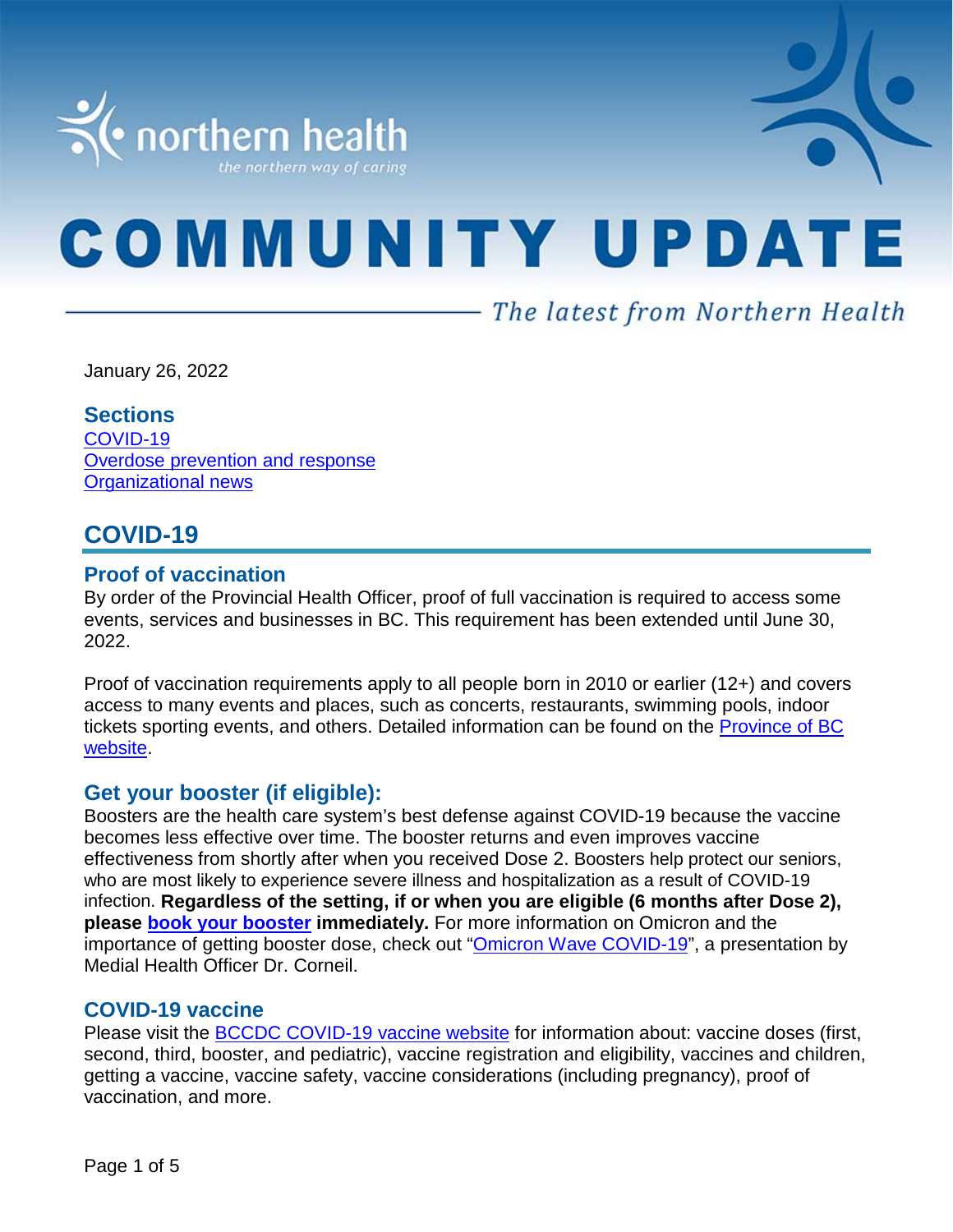**Please note** that vaccination doses may be by appointment only, not walk-ins. Please see the [Northern Health COVID-19 immunization clinic page](https://www.northernhealth.ca/health-topics/covid-19-immunization-clinics) for more information for your community.

## **COVID-19 testing and self-isolation**

As COVID-19 activity increases across BC, guidance for [when to get a COVID-19 test](https://bc.thrive.health/) has been updated.

A COVID-19 test is not recommended if:

- You have no symptoms, even if you are a close contact of someone who has tested positive
- You are fully vaccinated (two doses), experiencing mild symptoms and can manage your illness at home. Self-isolate for five days. Notify your close contacts so they can self-monitor for symptoms

A COVID-19 test is recommended if:

- You have symptoms, and:
	- o You are at higher risk of severe illness
	- o You identify with a high risk setting such as health care workers, first responders, residents of congregate settings, or live in a remote or rural community

For more information, including how to get a test, and information about rapid test use, please see the [Northern Health Stories site.](https://stories.northernhealth.ca/news/when-get-covid-19-test-updated-guidelines)

# **Northern Health regional Public Health Orders lifted; provincial COVID-19 restrictions apply**

Northern Health (NH) has repealed NH-specific public health orders for Gatherings and Events, to align the region with COVID-19 restrictions for all of BC.

All current Provincial Public Health Orders and restrictions, including PHO orders on masks in public indoor settings, on gatherings and events, and on restaurants, pubs, bars and nightclubs continue to be in effect and enforced in BC, including the Northern Health region. More information on the provincial restrictions in place across BC can be found on the [Provincial and regional restrictions webpage.](https://www2.gov.bc.ca/gov/content/covid-19/info/restrictions)

# **Northern Health adjusting services to strengthen patient safety**

Northern Health (NH) is planning temporary services adjustments to strengthen patient care due to existing staffing challenges and Omicron related COVID-19 staffing pressures.

To review the changes, and follow their timelines, please visit the [NH Stories site.](https://stories.northernhealth.ca/news/northern-health-adjusting-services-strengthen-patient-safety)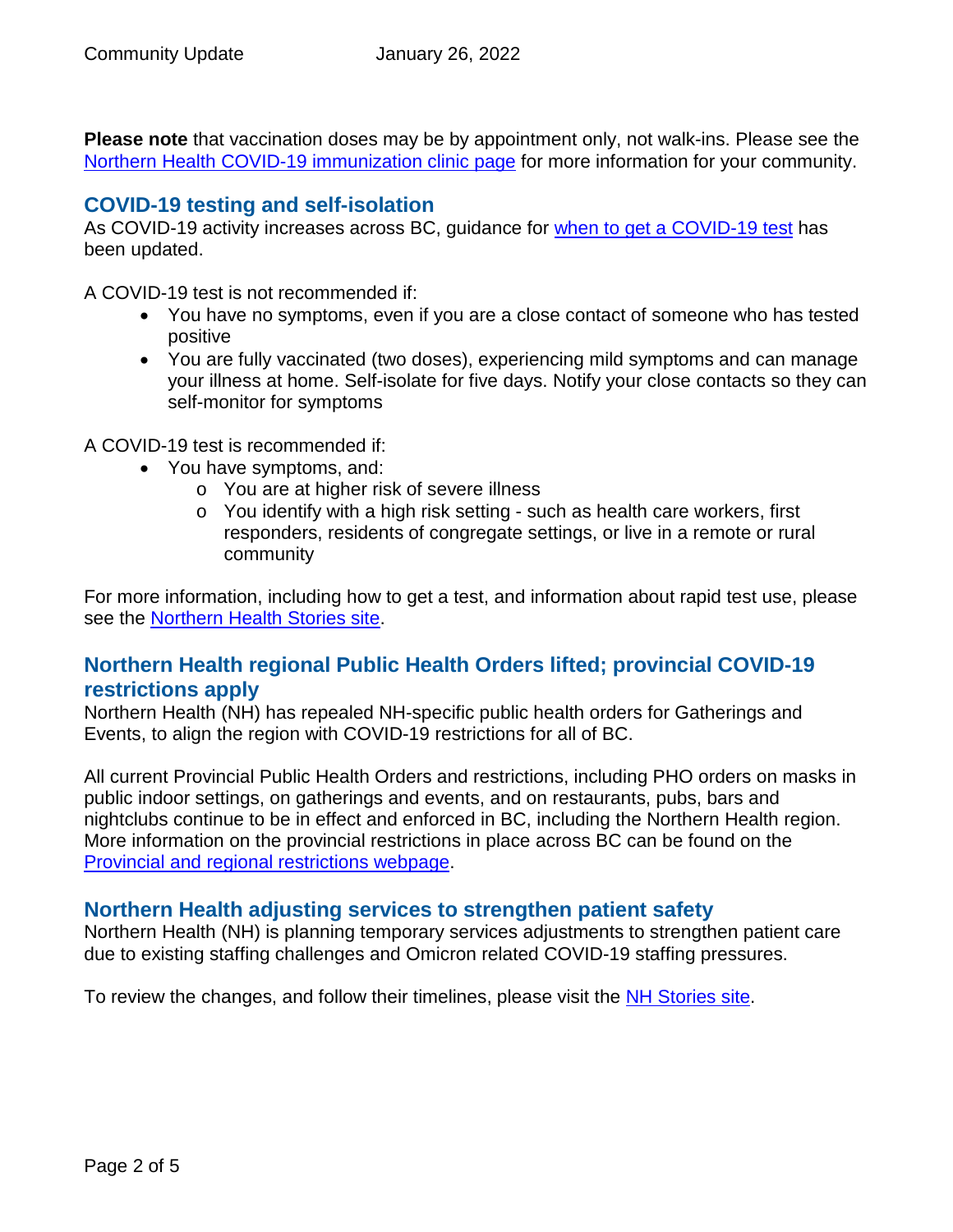# **Northern BC community immunization coverage**

Immunization coverage for every community in Northern Health is available for you on the [Northern BC community immunization coverage update](https://www.northernhealth.ca/sites/northern_health/files/health-information/health-topics/vaccine/documents/northern-bc-immunization-coverage.pdf) (PDF). This link includes both firstand second-dose counts and percentages per community. It's updated every week.

## **Community Toolkit**

To empower local partners to share helpful information, we have created a [COVID-19](https://www.northernhealth.ca/health-topics/covid-19-vaccine-plan/covid-19-community-toolkit)  [Community Toolkit](https://www.northernhealth.ca/health-topics/covid-19-vaccine-plan/covid-19-community-toolkit) - a digital resource for community partners, which includes vaccine clinic information (including [clinic schedules\)](https://www.northernhealth.ca/health-topics/covid-19-immunization-clinics), a community guide, trusted information and links, and more!

#### **BC vaccination coverage rates and COVID-19 activity BCCDC COVID-19 dashboard**

Visit the BCCDC [COVID-19 surveillance dashboard](https://public.tableau.com/app/profile/bccdc/viz/BCCDCCOVID-19SurveillanceDashboard/Introduction) for information by local health area (LHA) and community health service area (CHSA).

#### **COVID-19 Numbers**

As of January 25, **23, 761** cases have been reported in the NH region since the beginning of the pandemic.

- Cases currently active: **1, 316**
- New cases: **217**
- Currently in hospital: **26**
	- o Currently in ICU level care in hospital: **7**
- Deaths in the NH region since the beginning of the pandemic**: 283**

For the latest provincial numbers, see the [BC COVID-19 dashboard,](https://experience.arcgis.com/experience/a6f23959a8b14bfa989e3cda29297ded) which is updated Monday-Friday. The dashboard may not work in all browsers; Chrome is suggested.

As well, for a visual comparison of COVID-19 cases in BC by HSDA to other Canadian and global jurisdictions, see the [COVID-19 Epidemiology app.](https://bccdc.shinyapps.io/covid19_global_epi_app/) It's updated on Mondays, Wednesdays, and Fridays.

- [BC COVID-19 pandemic update](https://news.gov.bc.ca/releases/2022HLTH0026-000107) January 25, 2022
- [BCCDC Situation Report](http://www.bccdc.ca/Health-Info-Site/Documents/COVID_sitrep/Week_1_2022_BC_COVID-19_Situation_Report.pdf) January 19, 2022

# **Trusted links and resources for COVID-19**

- [Northern Health online booking form -](https://northernhealthcovid.secureform.ca/index.php) COVID-19 test
- [BC Centre for Disease Control](http://www.bccdc.ca/health-professionals/clinical-resources/covid-19-care)
- [HealthLink BC COVID-19 page](https://www.healthlinkbc.ca/health-feature/coronavirus-disease-covid-19)
- [WHO FAQ](https://www.who.int/news-room/q-a-detail/q-a-coronaviruses)
- [Health Canada FAQ](https://www.canada.ca/en/public-health/services/diseases/2019-novel-coronavirus-infection/canadas-reponse.html)
- [COVID-19 content in other languages](http://www.bccdc.ca/health-info/diseases-conditions/covid-19/about-covid-19/translated-content)
- WorkSafe BC [COVID-19 information and resources](https://www.worksafebc.com/en/covid-19)
- Northern Health Virtual Primary and Community Care Clinic: **1-844-645-7811**
- Northern Health Environmental Health Officer Line: **1-250-565-7322**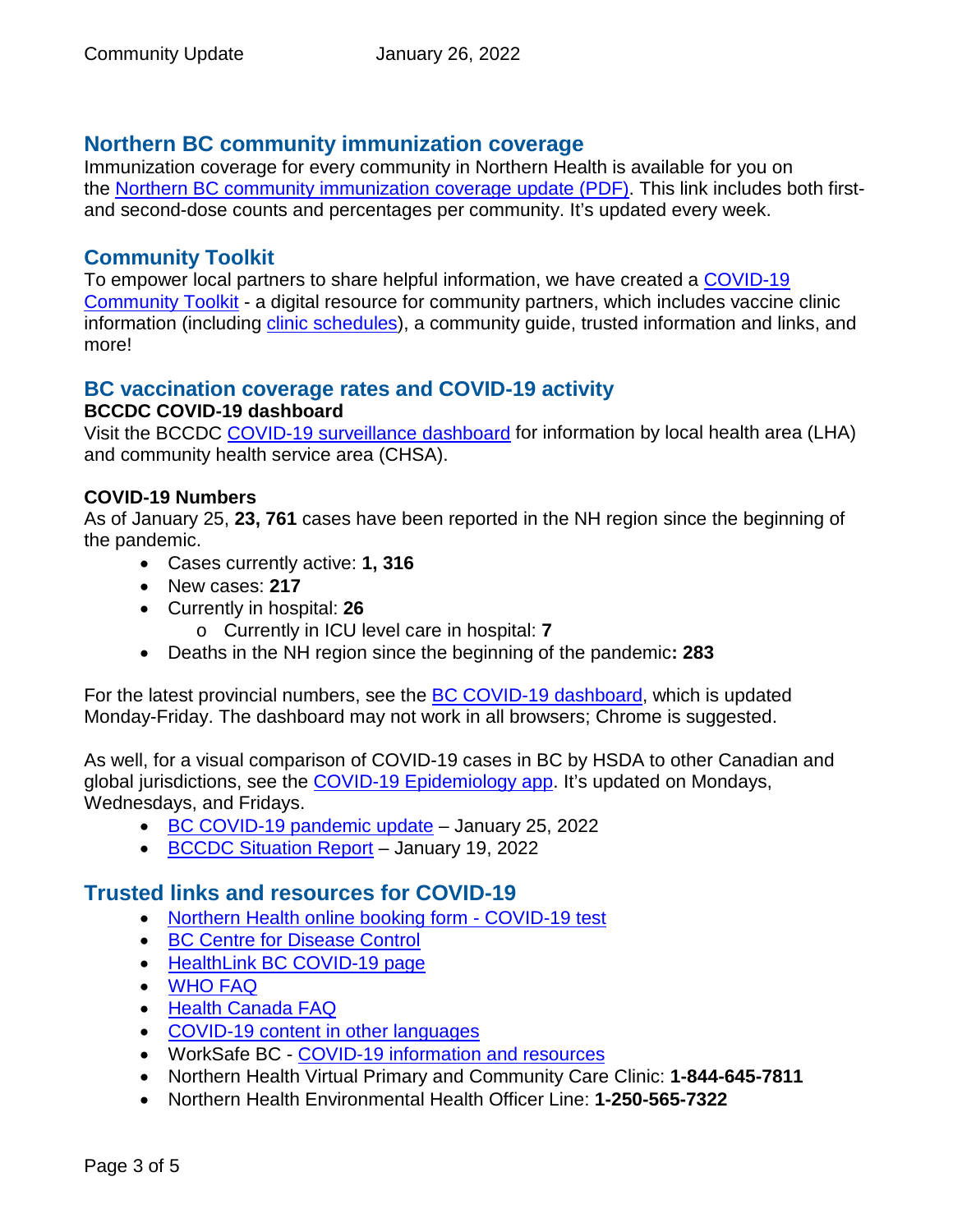<span id="page-3-0"></span>• Non-medical info: call 1-888-COVID19 / 1-888-268-4319 7 days, 7:30 am - 8 pm

For current information on restrictions on travel, gatherings and other issues, see the [Provincial Health Officer's COVID-19 webpage.](https://www2.gov.bc.ca/gov/content/health/about-bc-s-health-care-system/office-of-the-provincial-health-officer/current-health-topics/covid-19-novel-coronavirus)

# **Overdose prevention and response**

## **Northern Health Overdose Prevention and Response regional update now available**

The most recent Northern Health (NH) Overdose Prevention & Response Update was published and posted to our external [Overdose Prevention](https://www.northernhealth.ca/health-topics/overdose-prevention) page.

The update provides an overview of the provincial toxic drug crisis including:

- NH overdose data
- Peer engagement initiatives
- Tips on reducing Stigma
- Overdose Prevention 101
- Community Corner

Please find the full update [here.](ttps://www.northernhealth.ca/sites/northern_health/files/health-information/health-topics/overdose-prevention/documents/nh-overdose-prevention-response-update-jan-2022.pdf)

# **Organizational news**

#### **Health authority parking sites**

As of March 4, 2022, pay parking will be reinstated at BC health authority sites to ensure that parking spots are available for patients, staff, volunteers and visitors, and so that free parking can continue to be extended to those who regularly receive certain treatments in acute-care settings.

Free parking at provincial health-care facilities will continue for patients receiving dialysis treatment or undergoing cancer treatment in acute-care programs, and for parents or caregivers of children staying in the hospital overnight. Volunteers will still be able to park for free, and financial hardship provisions will continue to be managed on a case-by-case basis by health authorities.

For more information, please see the [Province of BC news release.](https://news.gov.bc.ca/releases/2022HLTH0020-000081)

#### **Advance Care Planning basics – Public education sessions**

Advance Care Planning is an important process for all adults 19 and older to engage in as a part of life planning. It is a process that encourages adults to think about and communicate their values, wishes and beliefs for their future health care. This can help to ensure health care received is in line with those beliefs, values and wishes. This process is especially important for adults living with complex and/or chronic health challenges. While many Canadians recognize that Advance Care Planning is valuable it is estimated that one in five actually have participated in Advance Care Planning.